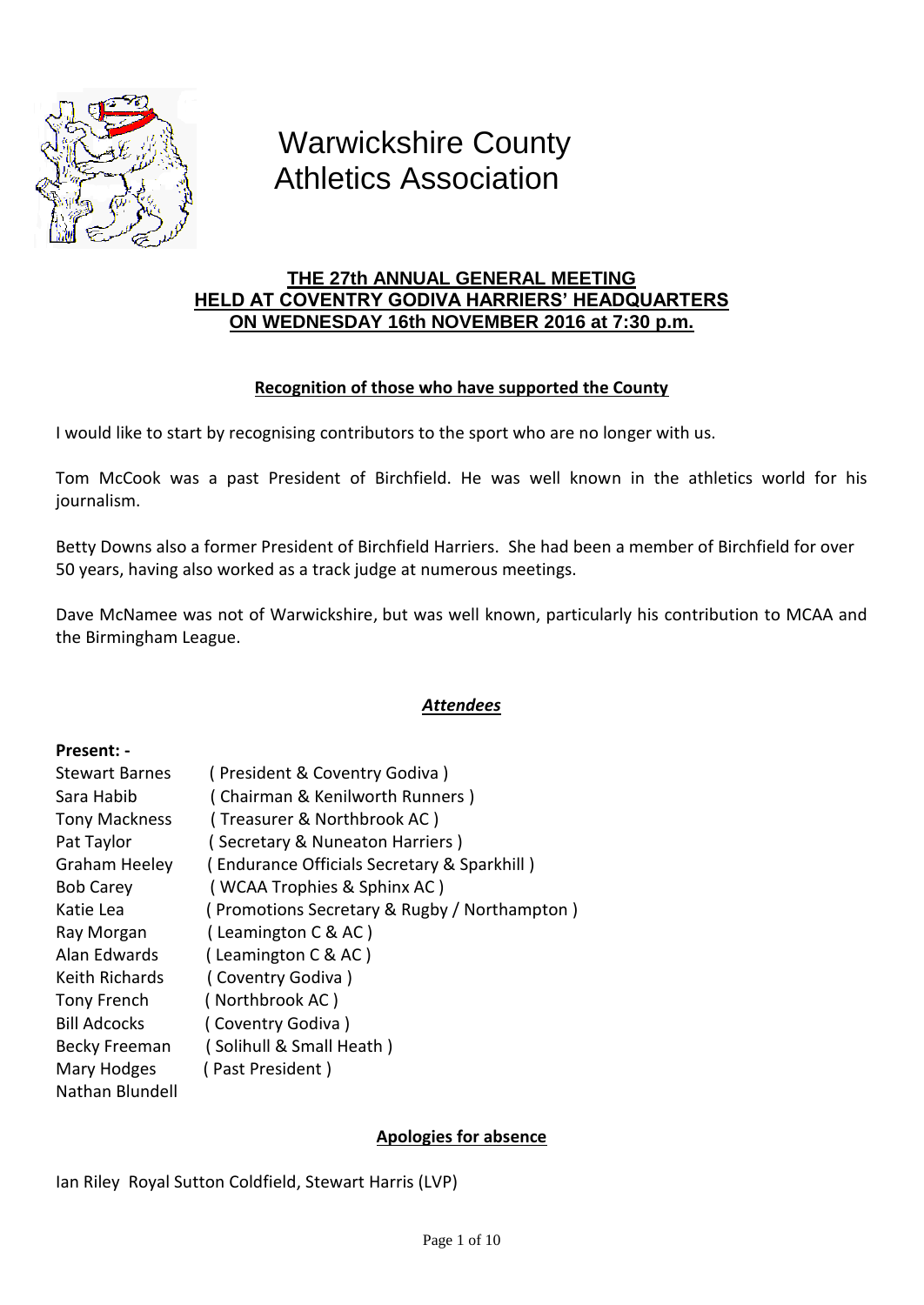## **Acceptance of the minutes of the 2015 AGM and matters arising.**

2015 Minutes were accepted Proposed Alan Edwards

Seconded Ray Morgan

## **The Annual Report by the WCAA Chairman, Sara Habib**

## **1. Highlights**

The County Association has continued to support the Warwickshire Road Race League (WRRL) which continues to grow and go from strength to strength. The results and other useful information are available on a specific web site which can be reached through the County website and all of the athletes can see all of their performances in all of their races. In addition the County has grown the Open Graded Track and Field meetings with a good degree of success, and Ray Morgan will give a more detailed updated on this later.

A number of County athletes have produced excellent performances over the last year, with the most significant being considered for the Ellis and the Endurance Trophy.

Other individuals worthy of note include:

The para-olympian, Kare Adnegan , who won silver in the 100m T34 and Bronze medals in the 400m and 800m T34

The Warwick Vase is awarded to the team that scores the most points at the County Track and Field Championships. This year it was won by Stratford upon Avon for the very first time. This breaks the stranglehold of Coventry Godiva Harriers, Birchfield Harriers and Rugby and Northampton AC who previously were the only clubs to have won the trophy.

The Jack Hartley Trophy for the best overall performance at the Championships was awarded to Craig Murch of Rugby and Northampton AC for his hammer throw of 66.96 which broke his own County record. Craig caused a delay to the shot put competition for safety reasons because one of his throws was marked in the shot put landing sector!!

## **2. Volunteers**

Many people, too numerous to mention, who help and support the County Association also do a lot of work for their Clubs, the Midland Counties, the UKCAU, the Networks and the West Midlands Council. When I took on this role and as I attend other AGMs I am always taken by a critical number of people who feel like the engine room for our sport. Thank you.

As always we need to get fresh volunteers to learn from these experienced hands and continue ensure continued development.

I cannot possibly list everybody, but I would like to make a few mentions.

This year Becky Freeman will step down as Team Manager Co-ordinator. Becky has been solely in charge of seniors team management (XC and Track) since 2006, she has also managed teams herself and helped John Nash with the U13/U15 track inter county match, and has gone well above and beyond the Team Manager Co-ordinator role. She was also Chairman from 2011-2014. I know from participation in the Ladies Midland Cross Country League, that Becky also provides a significant organisational support to the MCAA. In short Becky has done and continues to do a lot for our sport.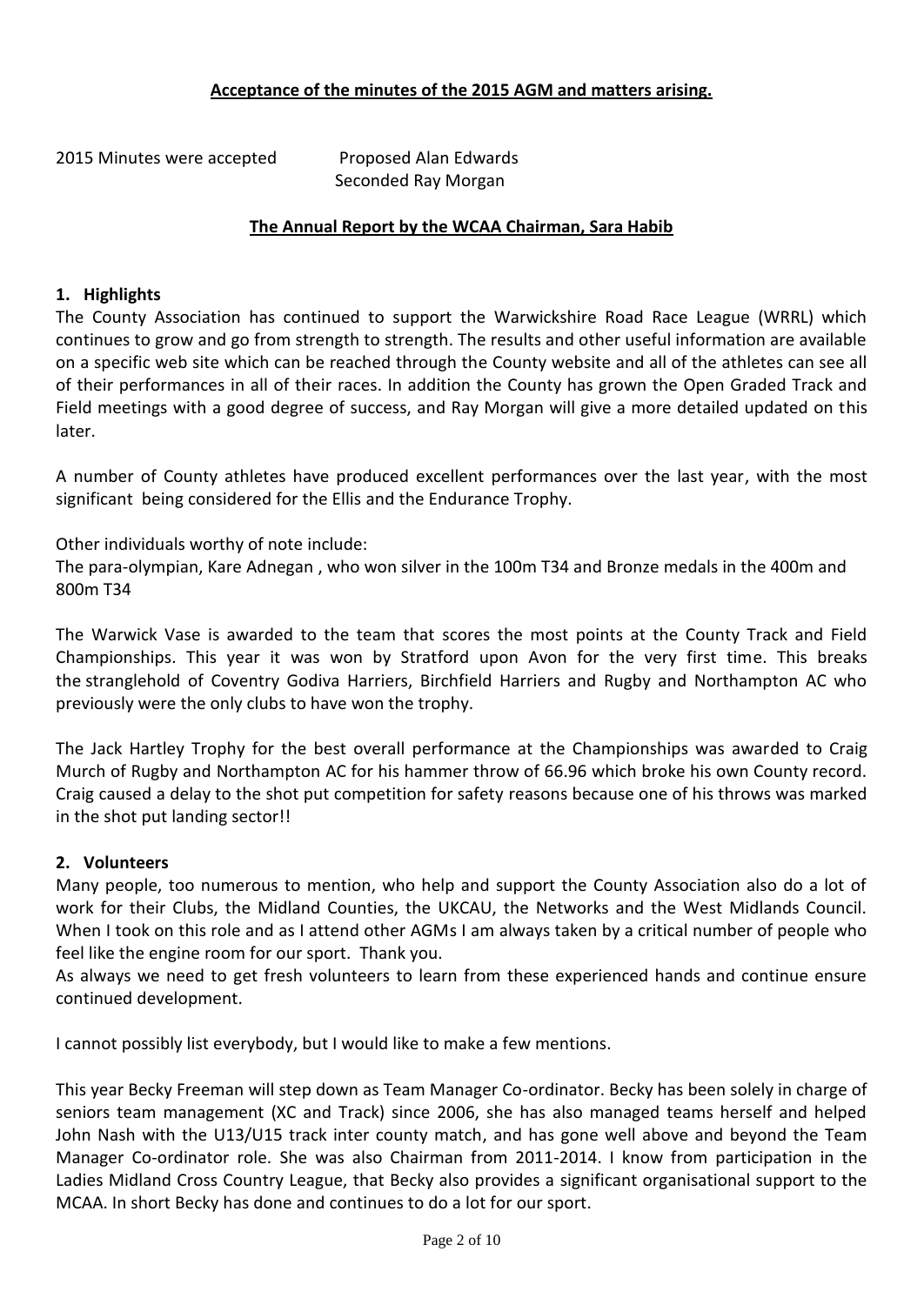I would also like to thank Richard Carney who has ably supported the County not only as a past President and Vice President in the past, but also having supported the website since it was set up. We are still in need of a replacement for this important role.

I would also personally like to mention and thank Ray Morgan and Stewart Barnes, and all the officers of the County, who have continued to support me in my role as Chairperson. I do comparably very little; they do all the hard clever work!

# **3. WCAA Championships Cross Country**

The XC Champs were once again combined with those of Worcestershire and were hosted at Warley Woods an excellent spectator venue.

2016 saw record entries and the most finishers ever.

Planning and preparations went well. There were a number of key learning points including the entry cutoff date 16<sup>th</sup> December 2015 worked well with most entries in by the dead line. 2017 deadline will be 14<sup>th</sup> December 2016. In addition the slightly amended timetable worked well, with an earlier finish. The presentation timetable worked very well and It has been suggested that the last race presentation should be brought forward to 3.30pm since many of competitors had left. This has been scheduled for 2017.

The 2017 event will be held at Newbold Comyn jointly with Worcestershire on 7<sup>th</sup> January 2017

## **Track and Field**

It was Leicestershire & Rutland's turn to host the track and field Championships which were held at Saffron Lane. There were a number of organisational difficulties before and during the meeting but hopefully they were not evident to the athletes and so didn't spoil their enjoyment of the event.

Entries were slightly down on 2015.It is of concern that there is a trend towards greater participation and better performances by the younger athletes while the numbers and achievement of seniors are in decline. Even so the highlight of the meeting was the hammer throwing by Craig Murch of Rugby and Northampton AC which broke his own County record and earned him the Jack Hartley Trophy.

The meeting realised an income of about £2315, with a surplus of £1309, which was down approximately £700 on 2015 mainly because of extra costs associated with photo finish and a reduced grant from EA.

## **2016 3000m Championships**

The 3000m track championships were held during the last Open Graded meeting in August at Leamington. The races were run to Championship conditions, which arguably confused the athletes because all of the 3000m races held in previous open graded meetings were graded. Championship conditions required more races with smaller numbers, although the senior mens race had a good field and was very competitive.

## **Warwickshire Road Race League**

2016 saw a yet another successful WRRL.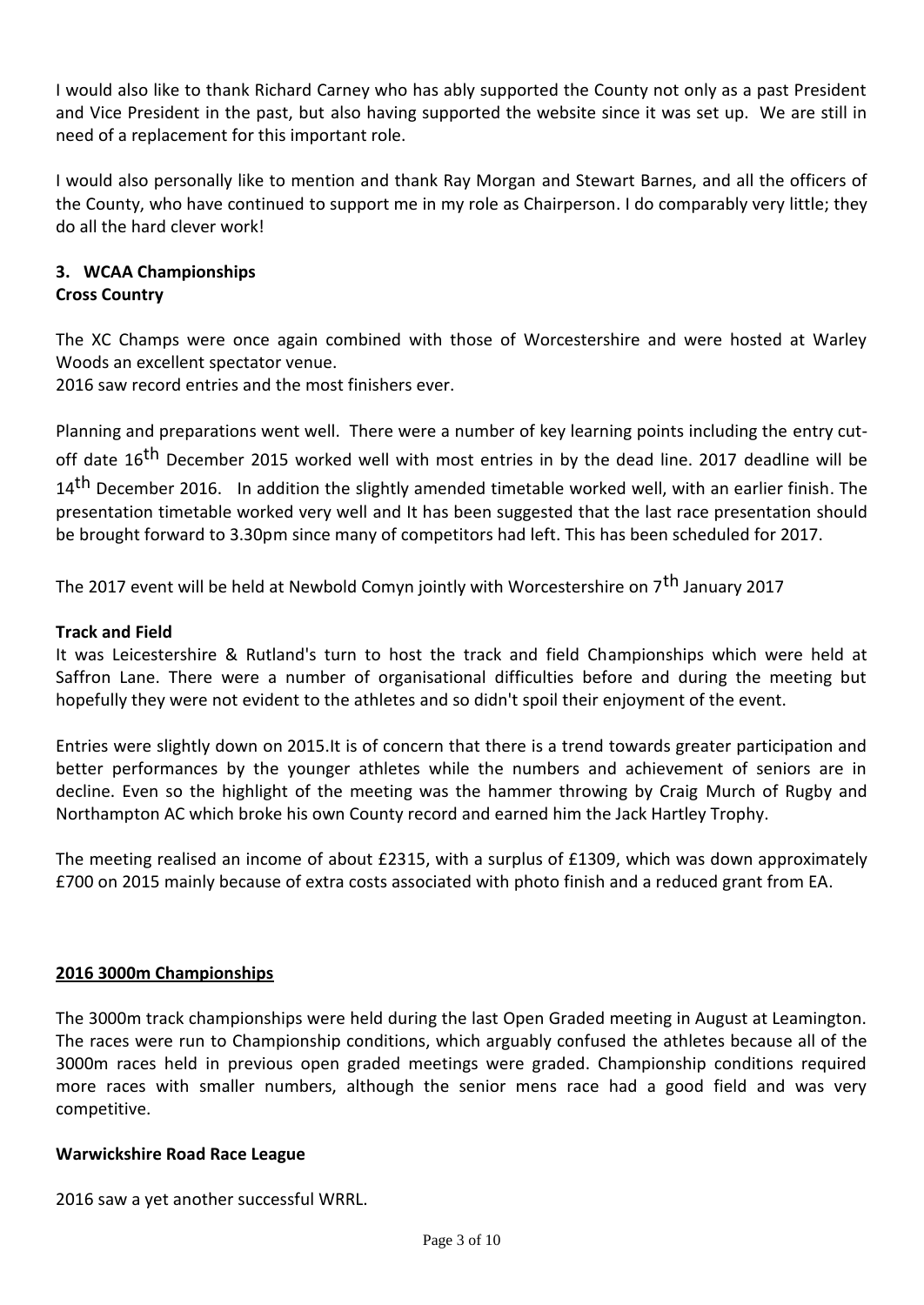## The final awards and results are listed, including the Warwickshire County Champion:-

|                | <b>Overall Male Medallists</b>            |                                 |             |      |                | <b>Overall Female Medallists</b>            |                           |             |      |
|----------------|-------------------------------------------|---------------------------------|-------------|------|----------------|---------------------------------------------|---------------------------|-------------|------|
| $\mathbf{1}$   | <b>ALISTAIR SMITH</b>                     | <b>Coventry Godiva Harriers</b> |             | 3500 | $\mathbf{1}$   | <b>SARAH ROSE</b>                           | <b>Kenilworth Runners</b> |             | 1398 |
| $\overline{2}$ | <b>OLIVER PAULIN</b>                      | <b>Coventry Godiva Harriers</b> |             | 3482 | $\overline{2}$ | CAROLYN WILKINSON                           | Spa Striders              |             | 1378 |
| 3              | <b>JOSEPH READ</b>                        | Knowle & Dorridge               |             | 3479 | 3              | <b>SUSIE STANNARD</b>                       | Spa Striders              |             | 1374 |
|                |                                           |                                 |             |      |                |                                             |                           |             |      |
|                | <b>Male Age Group Category Medallists</b> |                                 |             |      |                | <b>Female Age Group Category Medallists</b> |                           |             |      |
| $1 =$          | <b>OLIVER PAULIN</b>                      | <b>Coventry Godiva Harriers</b> | M20         | 800  | $\mathbf{1}$   | <b>BELLA DOXEY</b>                          | <b>Kenilworth Runners</b> | L20         | 800  |
| $1=$           | <b>JOSEPH MCLEOD</b>                      | <b>Coventry Godiva Harriers</b> | M20         | 800  | $\overline{2}$ | LOUISE SHORE MARSTON                        | Massey Ferguson RC        | L20         | 798  |
| 3              | <b>STANLEY DOXEY</b>                      | <b>Kenilworth Runners</b>       | M20         | 797  |                |                                             |                           |             |      |
| 1              | <b>ALISTAIR SMITH</b>                     | Coventry Godiva Harriers        | <b>MSEN</b> | 3500 | $\mathbf{1}$   | <b>VIRGINIA SILIO</b>                       | Massey Ferguson RC        | LSEN        | 1384 |
| 2              | <b>JOSEPH READ</b>                        | Knowle & Dorridge               | <b>MSEN</b> | 3490 | $2=$           | <b>FIONA EDWARDS</b>                        | Spa Striders              | LSEN        | 1379 |
| 3              | STUART LUMSDEN                            | Northbrook AC                   | <b>MSEN</b> | 3471 | $2=$           | <b>FELICITY SHARP</b>                       | Knowle & Dorridge         | LSEN        | 1379 |
| $\mathbf{1}$   | <b>KEV HOPE</b>                           | <b>Kenilworth Runners</b>       | <b>MV35</b> | 1390 | $\mathbf{1}$   | <b>SARAH ROSE</b>                           | <b>Kenilworth Runners</b> | LV35        | 1400 |
| 2              | <b>STEVE MARR</b>                         | Kenilworth Runners              | <b>MV35</b> | 1385 | $\overline{2}$ | <b>SUSIE STANNARD</b>                       | Spa Striders              | LV35        | 1389 |
| 3              | <b>JASON BROTHERHOOD</b>                  | Coventry Godiva Harriers        | <b>MV35</b> | 1372 | 3              | <b>MELISSA VENABLES</b>                     | Spa Striders              | LV35        | 1383 |
| $\mathbf{1}$   | PAUL DAVIES                               | Centurion RC                    | <b>MV45</b> | 1393 | $\mathbf{1}$   | <b>CAROLYN WILKINSON</b>                    | Spa Striders              | <b>LV45</b> | 1400 |
| $\overline{2}$ | RICHARD DIXON                             | Knowle & Dorridge               | <b>MV45</b> | 1386 | $\overline{2}$ | <b>THERESA WOOLLEY</b>                      | <b>Centurion RC</b>       | <b>LV45</b> | 1389 |
| 3              | <b>MARC CURTIS</b>                        | <b>Kenilworth Runners</b>       | MV45        | 1380 | 3              | <b>JENNY JEEVES</b>                         | Leamington C&AC           | <b>LV45</b> | 1388 |
| $\mathbf{1}$   | <b>STEVE HOWES</b>                        | Solihull & Small Heath AC       | <b>MV55</b> | 1400 | $\mathbf{1}$   | <b>HEATHER FOOKS</b>                        | Solihull & Small Heath AC | <b>LV55</b> | 1398 |
| 2              | <b>THOMAS HEALY</b>                       | Centurion RC                    | <b>MV55</b> | 1397 | $\overline{2}$ | <b>JANE HUNT</b>                            | Knowle & Dorridge         | <b>LV55</b> | 1395 |
| $3=$           | MICHAEL WILLIAMS                          | Kenilworth Runners              | <b>MV55</b> | 1386 | 3              | <b>SANDRA STOKES</b>                        | Spa Striders              | <b>LV55</b> | 1381 |
| $3=$           | PETER FELLOWS                             | Northbrook AC                   | <b>MV55</b> | 1386 |                |                                             |                           |             |      |
| 1              | <b>DAVE PETTIFER</b>                      | <b>Kenilworth Runners</b>       | <b>MV65</b> | 1400 | $\mathbf{1}$   | <b>PAULINE DABLE</b>                        | <b>Kenilworth Runners</b> | <b>LV65</b> | 1400 |
| 2              | <b>GRAHAM LAWRENCE</b>                    | Solihull & Small Heath AC       | <b>MV65</b> | 1393 | $\overline{2}$ | <b>SALLY SLEVIN</b>                         | Massey Ferguson RC        | LV65        | 1388 |
| 3              | <b>ADRIAN LLOYD</b>                       | <b>Centurion RC</b>             | MV65        | 1383 |                |                                             |                           |             |      |
|                | Overall Male Team                         | <b>Kenilworth Runners</b>       |             |      |                | Overall Female Team                         | Spa Striders              |             |      |
|                | <b>Masters Male Team</b>                  | Kenilworth Runners              |             |      |                | <b>Masters Female Team</b>                  | Spa Striders              |             |      |
|                | <b>Ever Present</b>                       |                                 |             |      |                | <b>Ever Present</b>                         |                           |             |      |
|                | <b>Wayne Briggs</b>                       | Kenilworth Runners              |             |      |                | Theresa Woolley                             | <b>Centurion RC</b>       |             |      |
|                | Andrew Wadsworth                          | Sparkhill Hariers               |             |      |                | Susan Cox                                   | Spa Striders              |             |      |
|                |                                           |                                 |             |      |                |                                             |                           |             |      |

## **Inter County Competition – WCAA Teams.**

#### **Cross Country**

The Championships were again held at Cofton Park on  $12<sup>th</sup>$  March, which once again proved to be a superb venue for the event.

In 2017 the championships will be held in a new venue, in the grounds of Prestwold Hall, Loughborough.

Congratulations and thanks to all of the athletes who represented the County and many thanks to the team of managers who supported the athletes.

#### **Track and Field**

The Senior UKCAU Championships were once again staged at Bedford, over the weekend of 30<sup>th</sup> and 31<sup>st</sup> July.

The women were overall  $5<sup>th</sup>$  in Division 2, the men were  $1<sup>st</sup>$  in Division 2 moving them up to division 1 for 2017.

It was our turn to host the U13/U15 Inter County and Nuneaton Harriers did as excellent job as always. After a couple of years a little below par the Warwickshire team returned to form this year with a win in three of the four age group categories and a confident overall victory.

Zac Elliott of Birchfield Harriers was awarded the athlete of the match trophy for the U15 Boys track events for his 80m Hurdles in 11.38.

Well done and a big thank-you to John Nash, Becky Freeman, the referees, chiefs, technical officials, volunteers, stadium staff and Harriers (too numerous to mention individually) who made it a very successful and well run event.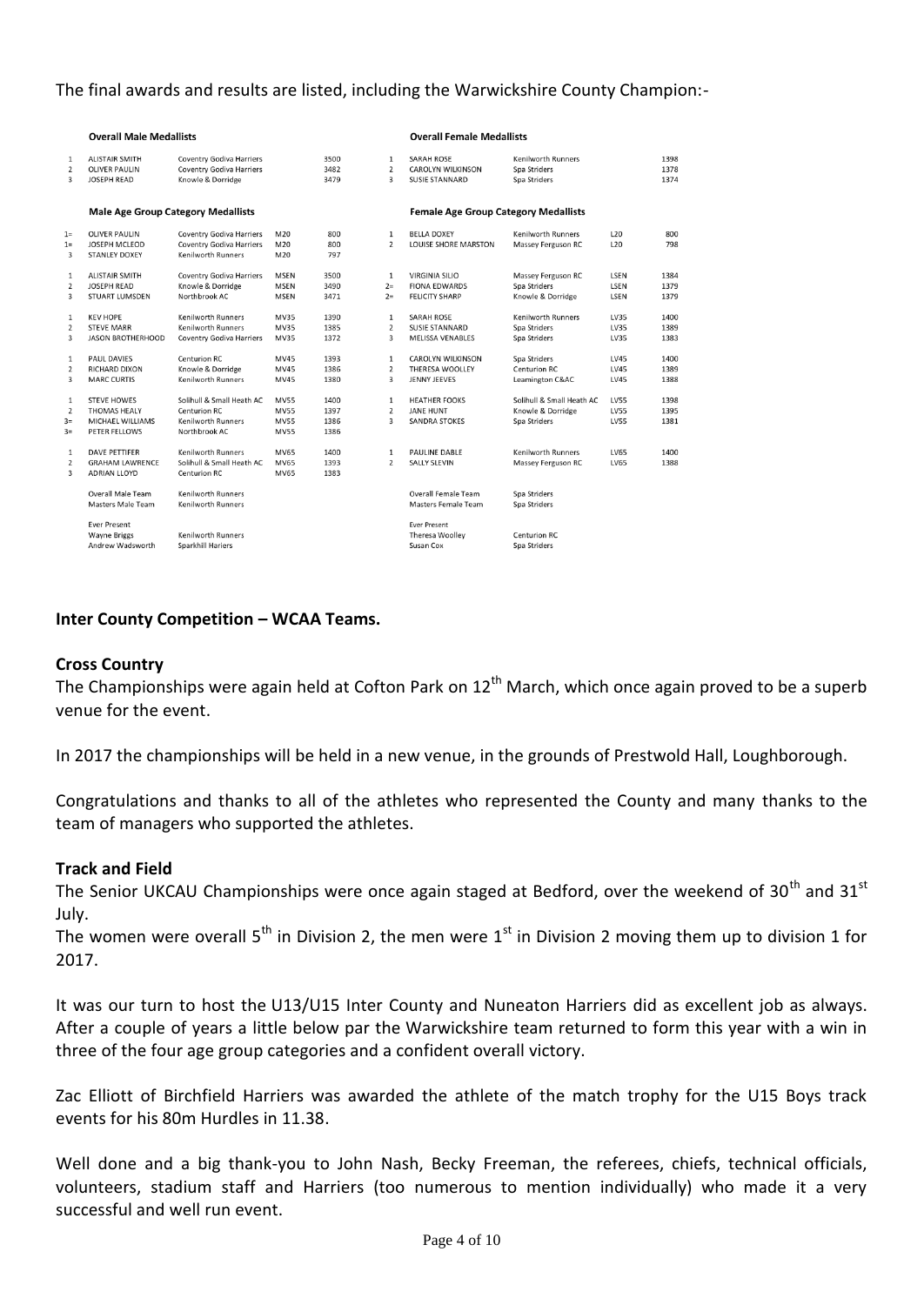# **Road**

There was no UKCAU road championship in 2016.

## **Fell**

The 2016 running of UK Inter-Counties Fell Running Championships was held on 14<sup>th</sup> May 2016 at Ras Moel EIlio.

The Course was 9 miles with just over 3000ft of climb with a 1km downhill averaging -33% gradient towards the end, just to finish the legs off of the runners!

The ladies were led home by Mel Price in  $10^{th}$  place, followed by Emma Gould in 11th followed by Marie Matthews (33 $^{rd}$ ) finishing the team event in 5<sup>th</sup> place.

The men finished the team race in 15<sup>th</sup> place and were led home by Connor Carson, by Lloyd Biddell and Richard Simkiss.

Many thanks to Pete Matthews who organised the selection and also managed the team on the day. Emma Gould will be taking ably on the role as Team Manager going forward.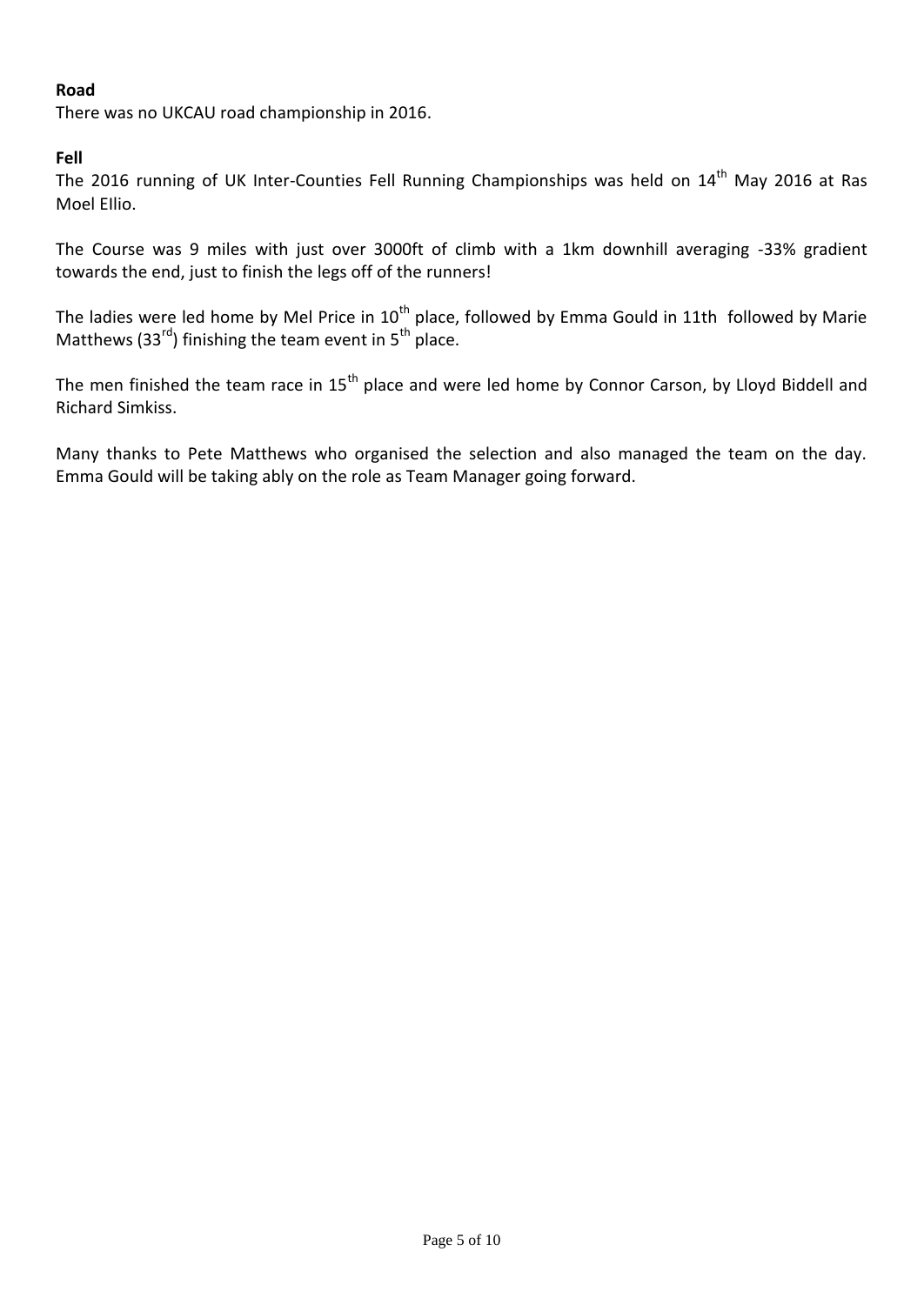## **WARWICKSHIRE COUNTY ATHLETICS ASSOCIATION**

## **TREASURERS REPORT AS AT 30.9.2016**

## **Prepared by Tony Mackness**

|                                                                               |            | <b>Lloyds Current</b> | Lloyds<br><b>Entries</b> | <b>Santander</b> |
|-------------------------------------------------------------------------------|------------|-----------------------|--------------------------|------------------|
| Opening Balances as at 1.10.2015                                              |            | £2,539.62             | £803.20                  | £18,664.35       |
| Balances as per latest statement 30.9.2016<br><b>Payment Requests Pending</b> |            | £1,093.00<br>1400.33  | £3.153.20                | £18,757.98       |
| Chqs not yet banked/cleared-Income                                            |            | £-                    |                          | £-               |
| Chqs not yet presented - Expenditure                                          |            | £234.60               | £-                       | £-               |
| <b>Revised balances</b>                                                       |            | $-£541.93$            | £3.153.20                | £18,757.98       |
| Movement                                                                      | $-E637.92$ | $-E3,081.55$          | £2,350.00                | £93.63           |

|  | <b>Description</b> | <b>Income</b> | <b>Expenditure</b> |  |  |
|--|--------------------|---------------|--------------------|--|--|
|--|--------------------|---------------|--------------------|--|--|

| <b>AFFILLIATION FEES</b>               | 420.00  | 100.00  | 320.00  |           |
|----------------------------------------|---------|---------|---------|-----------|
| <b>INTEREST RECEIVED</b>               | 93.63   |         | 93.63   |           |
| <b>MISCELLANEOUS</b>                   | 0.00    | 404.19  |         | 404.19    |
| <b>XC CHAMPIONSHIPS</b>                | 3608.06 | 2049.33 | 1558.73 |           |
| ROAD RACE LEAGUE                       | 500.00  | 140.00  | 360.00  |           |
| <b>ROAD RACES</b>                      | 0.00    |         | 0.00    |           |
| <b>INTER COUNTIES EVENTS</b>           | 0.00    | 140.80  |         | 140.80    |
| <b>INTER COUNTIES FELL RACING</b>      |         | 54.00   |         | 54.00     |
| <b>INTER COUNTIES U13/U15</b>          |         | 1329.07 |         | 1329.07   |
| <b>TRACK &amp; FIELD CHAMPIONSHIPS</b> | 2315.00 | 1005.34 | 1309.66 |           |
| <b>VEST PURCHASES</b>                  |         | 789.45  |         | 789.45    |
| OPEN GRADED MEETINGS                   | 2060.00 | 1964.60 | 95.40   |           |
| <b>GRANTS AWARDED</b>                  |         | 1509.06 |         | 1509.06   |
| <b>GRANTS RECEIVED</b>                 | 0.00    |         | 0.00    |           |
| <b>MEDALS</b>                          |         | 0       |         | 0.00      |
| <b>INSURANCE</b>                       |         | 148.77  |         | 148.77    |
|                                        |         |         |         |           |
|                                        |         |         |         |           |
|                                        | 8996.69 | 9634.61 | 3737.42 | 4375.34   |
| <b>BALANCE INCOME / EXPENDITURE</b>    |         |         |         | $-637.92$ |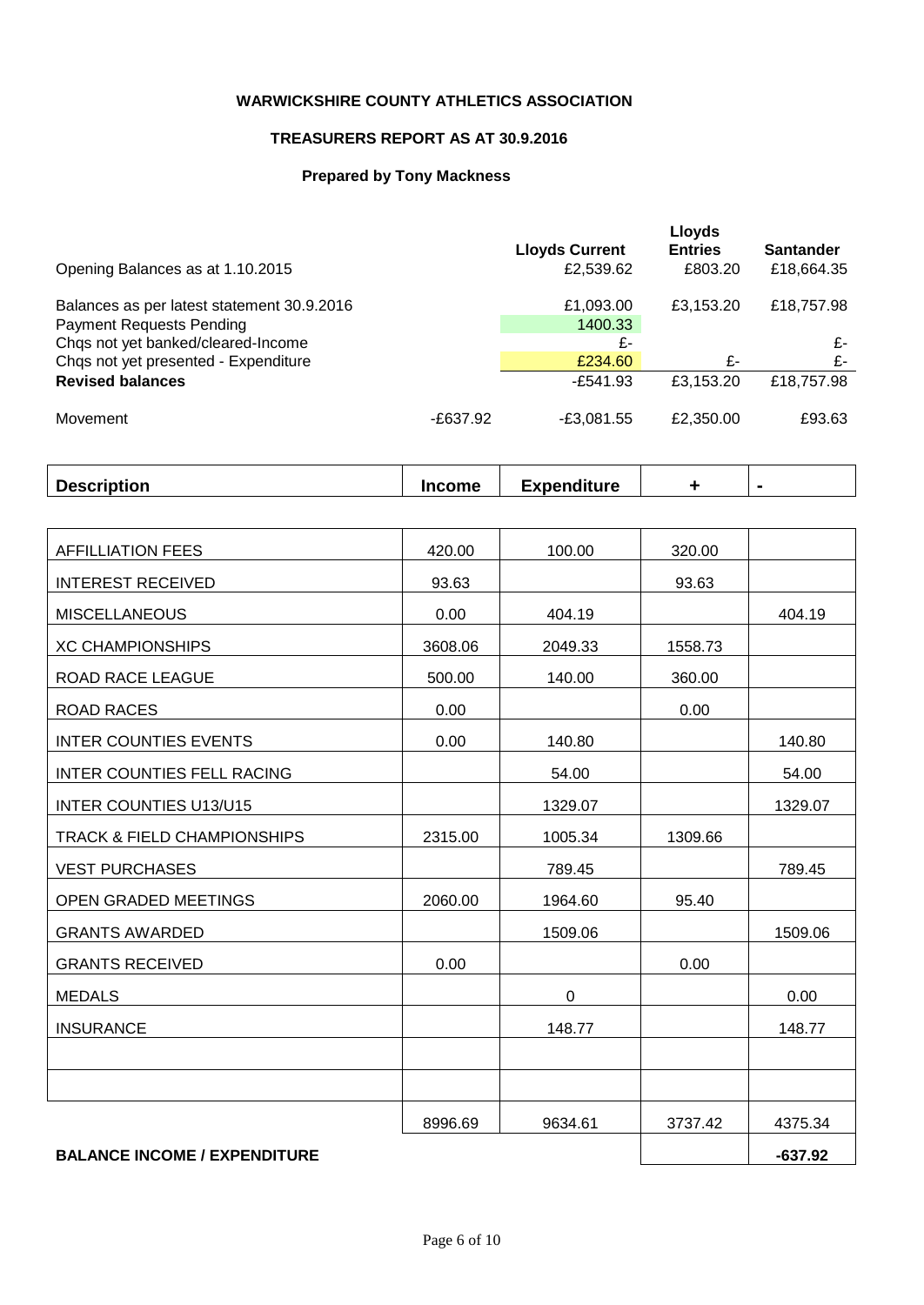The accounts for the period 1.11.2015 to 30.9.2016 show a net deficit (i.e. Expenditure greater than income of £ 637.92

| Dank balances at year end were. |          |            |
|---------------------------------|----------|------------|
| Lloyds Current Account          | -£541.93 |            |
|                                 | £3.153.2 |            |
| <b>Lloyds Entries Account</b>   |          | £2.611.27  |
| Santander                       |          | £18,757.98 |
| <b>TOTAL BANK</b>               |          | £21.369.25 |
|                                 |          |            |

#### **XC Championships Warley Woods 9th January 2016**

This event provided our main sources of income. Held jointly with Worcestershire County Athletics a surplus of £1558.73 was generated (£929 surplus previous year)

#### **Track And Field Saffron Lane Leicester 14/15th May 2016**

The track and field meeting, hosted jointly with Leicestershire Athletics generated a surplus of £1,309.66 compared to a surplus of £2,042 the previous year.

Whilst the surplus was down against last year, it should be noted that the EA grant was £500 this year compared to £750 last year. Additionally we had to pay for Photo finish, which was free last year, and entries were down slightly too.

#### **Open Graded Meetings**

Bank balances at year end were:

Four meetings were held May through to August at Leamington. Entries were low in May at £292 but the remaining fixtures averaged £590 Overall this event generated a surplus of £95.40 Discussions are underway to increase the number of meetings in 2017

#### **U13/U15 Pingles Nuneaton 9th September 2016**

There is no income from this event, but expenditure of £1,329 was incurred

#### **Grants Awarded**

WCAA made a total sum of £5,000 available and invited affiliated clubs to request support. The committee reviewed all requests received (14) and ranked them in order of merit. 10 were awarded funding totalling £4,487.46, of which £1,509.06 has been claimed to date. NOTE: No grants were awarded in 2015.

#### **For comparison the 2014/2015 accounts showed a surplus of £ 1233**

I do not propose to increase the WCAA affiliation fee, which is currently £20. We have at the moment 22 affiliated clubs which generates £440. With the surplus from XC championships and the T&F championships together with a healthy bank balance I see no reason for an increase.

The accounts have been audited by Matthew Hargreaves, and there are no issues to report.

### **Affiliation Fees for 2017-18**

The Treasurer and Officers propose no increase in the County fee for the coming financial year. Proposed Graham Heeley Seconded Ray Morgan Accepted unanimously If clubs do not pay their Affiliation Fee before County XC in January they will not be able to compete.

This year the county offered a fund (up to £5,000) for clubs who are members of the WCAA for the development of the sport and their athletes. We were pleased to receive and award funds to a number of successful applications from a variety of member clubs.

The County are still awaiting a number of receipts/claims from successful applicant and will apply a deadline of 1 January 2017 for all applications to be made.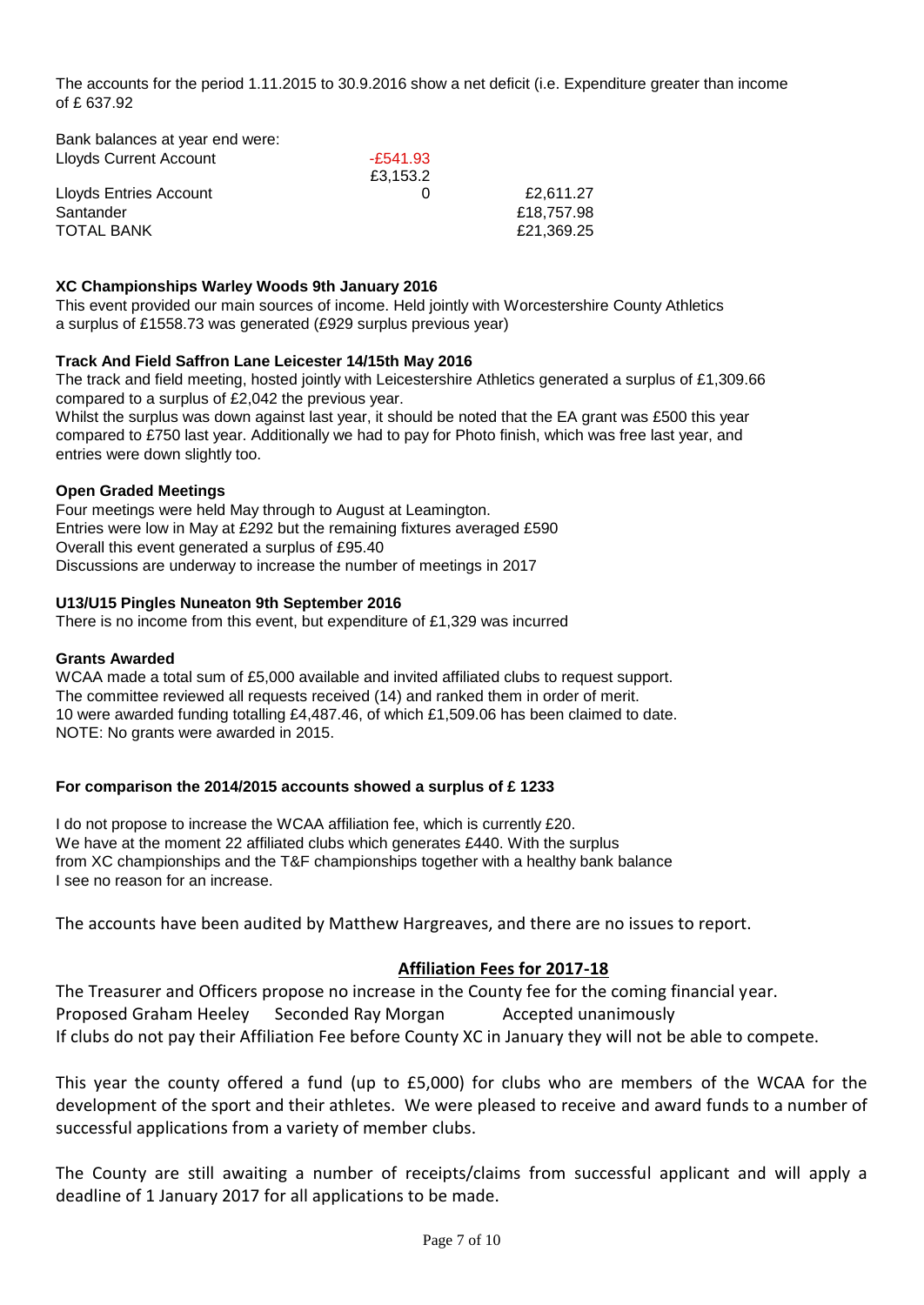# **LAA application to join the County**

The Officers thank the members for responding to the application from the Leamington Athletics Academy (LAA) to join the County Association. During the discussion at the AGM concerns were raised regarding the nature of the Leamington Athletics Academy as a professional business and their support of competition in the county. The LAA were asked to attend the AGM to support their case but no one attended. The AGM accepted the Officer's recommendation that at this time it would not be appropriate for LAA to become a member of the County Association.

Proposed Bill Adcocks Seconded Tony French Agreed unanimously

# *Election of Officers and Officials for 2016-17*

The Officers and Officials elected are listed below.

Nathan Blundell was nominated as Promotions Secretary T&F and Sally Anderson as Team Manager Coordinator for Cross Country. Margaret Murphy will be taking on the role as official secretary (Track and Field). Ray Morgan is the new President; Sara Habib thanked Stewart Barnes for all his work as President. Becky Freeman was proposed to take on the role as Vice President, a fitting appointment given all her work for the County. No other Nominations/Volunteers have been received.

I would like to also recognise and thank Katie Lea and Tony Mackness for all their support in their first year on the Committee.

Note :- Since the meeting Mike Ellis has offered to take over the management of the County web site.

| President              | Ray Morgan           |
|------------------------|----------------------|
| <b>President Elect</b> | <b>Becky Freeman</b> |
| Hon Secretary          | Pat Taylor           |
| Hon Treasurer          | <b>Tony Mackness</b> |
| Hon Chairman           | Sara Habib           |

## **Officials of the County Association.**

| Maggie Murphy                         |
|---------------------------------------|
| <b>Graham Heeley</b>                  |
| Katie Lea                             |
| Nathan Blundell                       |
| Sally Anderson                        |
| Mike Ellis                            |
| <b>Bob Carey</b>                      |
| Ian Riley and Graham Heeley           |
| Matthew Hargreaves and Keith Richards |
| <b>Phil Gould</b>                     |
|                                       |

## **Life Vice Presidents. (asked for nominations none put forward)**

The following have previously been elected Life Vice Presidents Maureen BLORE, Alan EDWARDS, Norma BLAINE, Ken BULL, Mike DOYLE, Stewart HARRIS, Graham HEELEY, Mary HODGES, Dyfrig REES **Henry MORTIMER,** The Most Clan RILEY, Margery EWINGTON, Les BARNETT, Richard CARNEY, Stewart BARNES 15 in total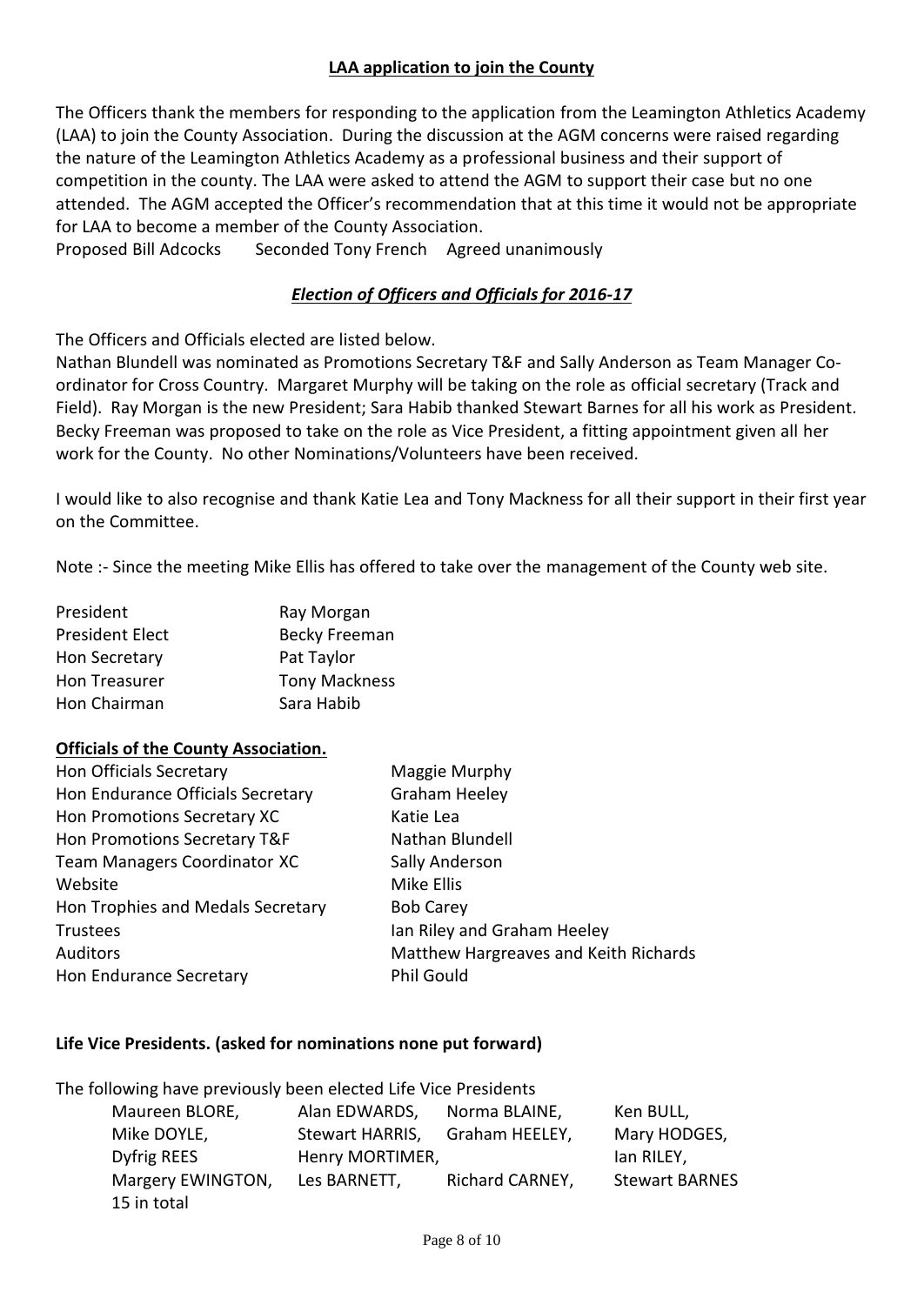## **Past Life Vice Presidents**

|                  | Margaret Babbington | Ted Clifford               | Ken Dare      | John Walker |
|------------------|---------------------|----------------------------|---------------|-------------|
| Marianne Lingen  |                     | Peter Milton               | Norman Walker | Frank Kirby |
| Janet Paul       |                     | Edna Walker                |               |             |
| 10 in total      |                     |                            |               |             |
| Vice Presidents. |                     | Becky Freeman (1 in Total) |               |             |

Team Managers (for information only – they are appointed by the Team Managers Coordinator)

| <b>Cross Country</b> | Simon Kinson, Nick Price, Simon Gale, Eddie Cockayne,      |
|----------------------|------------------------------------------------------------|
|                      | Robert Pinton, Pauline, Dable, Bob Carey and Brian Higson. |

| U13/U15 track       | John Nash and Becky Freeman |
|---------------------|-----------------------------|
| Seniors track       | <b>VACANCY</b>              |
| Race Walking        | Keith Richards              |
| <b>Fell Running</b> | Emma Gould                  |

Volunteers are also needed to support the Track and Field Championships.

#### **Constitutional Changes**

No rule change proposals.

## **County Best Performance Trophies**

#### **Report by Stewart Barnes**

#### **Warwickshire Endurance Performance of the Year Trophy**

The award is for the single PERFORMANCE of the year across the world. This year we have not had a performance outside the UK. A couple of athletes came into consideration:

Toby SPENCER (Coventry Godiva Harriers) who finish 5<sup>th,</sup> representing England in the Home Countries Half Marathon Championships (66 minutes 38 seconds) being the second Englishman home.

The other athlete being Mel VENABLES (Spa Striders) for her winning of the UK 100k Championships in March in Perth in a time of 8 hours 15 minutes 54 seconds.

A difficult decision, but in the end I have chosen Mel VENABLES.

#### **ELLIS TROPHY**

An award for the best Track and Field performance of the year across the world. This year two performances have been considered:

Andrew POZZI (Stratford Upon Avon) for his performance in the Semi-Final of the 1100 Hurdles in the Olympic Games in Rio de Janeiro finishing  $5<sup>th</sup>$  in 13.67 seconds after a 13.50  $3<sup>rd</sup>$  placing in the heats.

The other athlete under consideration is Kare ADENEGAN (Coventry Godiva Harriers) who, in the Paralympic Game, again in Rio de Janeiro, took the silver medal in the T34 (Cerebral palsy – Wheelchair) Classification in 18.29 seconds, a personal best. It is for that performance that I award the ELLIS TROPHY for. Kare also took bronze medals for the both the T34 400 metres (personal best of 61.67 seconds) and T34 800 metres again with a personal best performance of 2 minute 02.47 seconds.